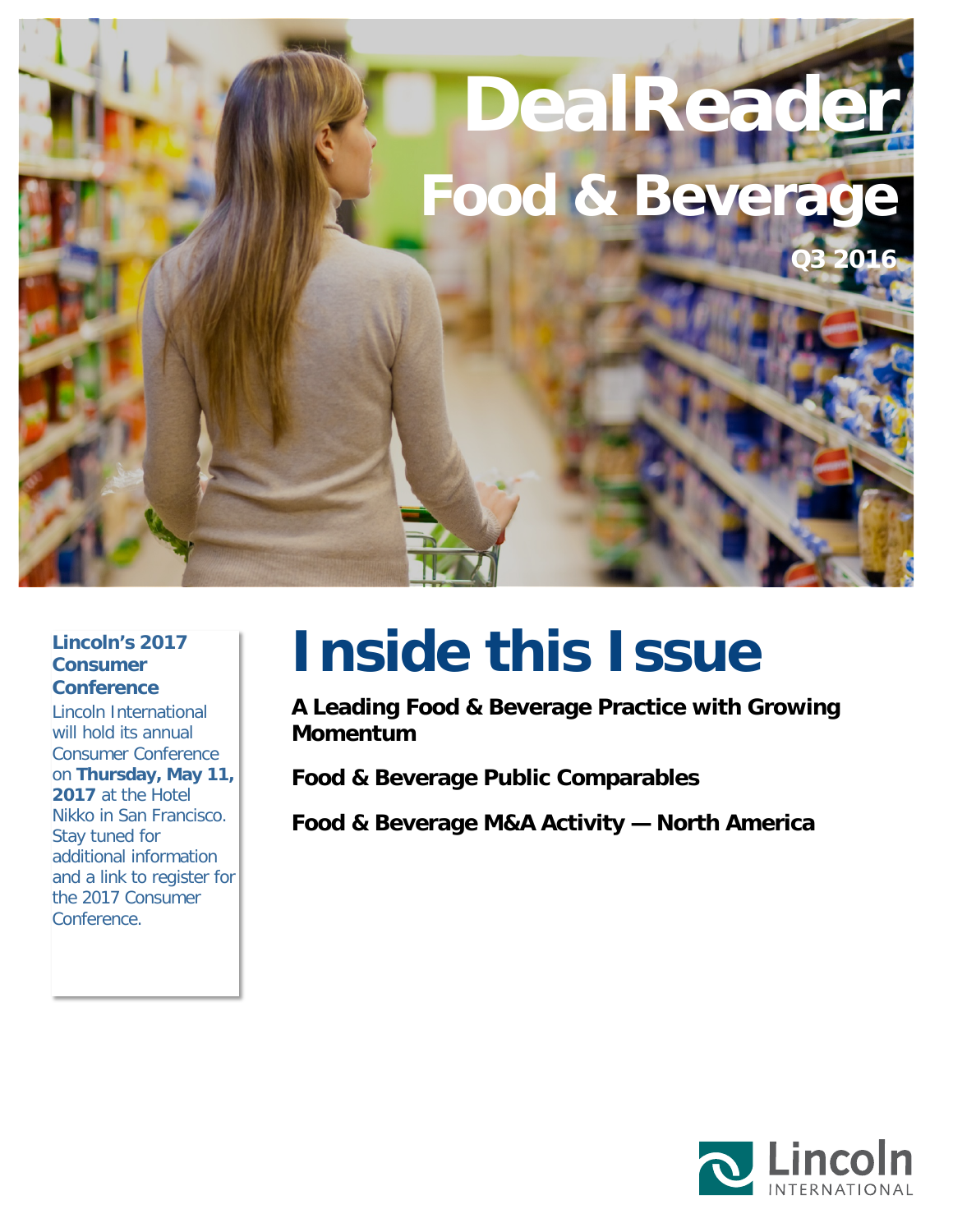#### **Extensive Food & Beverage Expertise**

- **Lincoln has closed** five Food & Beverage transactions in 2016
- **Over 15 active** global Food & Beverage M&A assignments
- **Over 75 Food &** Beverage transactions completed

# <span id="page-1-0"></span>**A Leading Food & Beverage Practice with Growing Momentum**

**Food & Beverage Transactions Closed in 2016**



#### **Other Selected Food & Beverage Transactions**







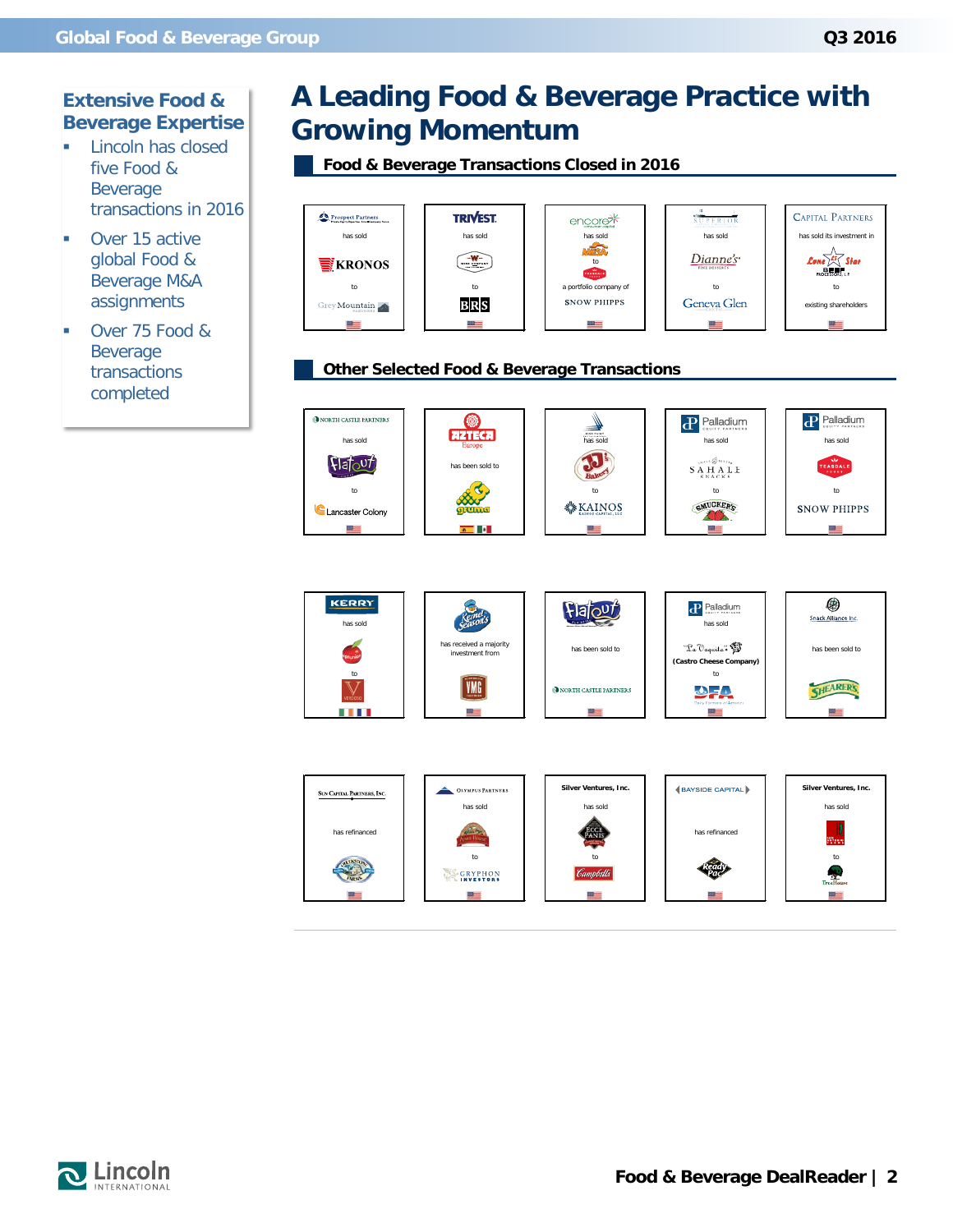- **Large CPG strategics** continued to demonstrate strong M&A appetite with **ConAgra Foods** and **B&G Foods** making acquisitions in Q3 2016
- **Aggressive** consolidation in the alcoholic beverage sector continued in Q3 2016 with over **15 acquisitions** of North American targets
- The desserts category remained an M&A focus in Q3 2016

# <span id="page-2-0"></span>**Food & Beverage Public Comparables**



#### **Median Statistics**

| M&A appetite with<br><b>ConAgra Foods and</b><br><b>B&amp;G Foods making</b><br>acquisitions in Q3 | acmonstrate strong<br>16.0x<br>12.0x  | 15.5x<br>$\begin{array}{c} 14.0x \\ 14.0x \end{array}$<br>12.9x |              | $\begin{array}{r} \n 14.4x \\  14.4x \\  15.9x \\  14.2x\n \end{array}$ | $11.5x$<br>$12.3x$<br>10.2x<br>10.0x | 11.5x<br>$10.5x$                        | $\frac{10.8x}{11.7x}$                                           | 13.9x<br>$13.4x$<br>$13.8x$<br>$13.4x$                          | 14.2x<br>12.8x        | 12.7x<br>11.3x             |
|----------------------------------------------------------------------------------------------------|---------------------------------------|-----------------------------------------------------------------|--------------|-------------------------------------------------------------------------|--------------------------------------|-----------------------------------------|-----------------------------------------------------------------|-----------------------------------------------------------------|-----------------------|----------------------------|
| 2016<br>• Aggressive<br>consolidation in the                                                       | 8.0x<br>4.0x                          | Q4'75<br>01'16<br>94,                                           | Q4'15        | 01'16<br>94,                                                            | <b>GA'15</b><br>Q1'16<br>94,         | Q4'15<br>01'16                          | 02'16                                                           | Q4'15<br>91'16<br>22'16                                         | <b>GA'15</b><br>01'16 | 02'16                      |
| alcoholic beverage<br>sector continued in<br>Q3 2016 with over 15<br>acquisitions of               | 0.0x                                  | Baked Goods /<br>Snack Foods                                    |              | <b>Branded</b><br>Processed Foods                                       | Dairy                                | Foodservice<br><b>Distribution</b>      |                                                                 | Natural / Organic<br>Foods                                      |                       | Private Label<br>Foods     |
| <b>North American</b><br>targets                                                                   |                                       | <b>Beverages</b>                                                |              |                                                                         | Inputs                               |                                         |                                                                 |                                                                 |                       |                            |
| • The desserts category<br>remained an M&A                                                         | 20.0x<br>16.0x                        | $\begin{array}{c} 12.2x \\ 11.8x \\ 12.8x \\ 13.3x \end{array}$ |              | $14.7x$<br>$14.0x$<br>$14.6x$<br>$14.6x$                                |                                      |                                         |                                                                 | $\begin{array}{c} 14.6x \\ 15.2x \\ 15.0x \\ 15.9x \end{array}$ |                       |                            |
| focus in Q3 2016                                                                                   | 12.0x                                 |                                                                 |              |                                                                         |                                      |                                         | $\begin{array}{c} 12.7x \\ 12.0x \\ 12.7x \\ 11.3x \end{array}$ |                                                                 |                       |                            |
| Sources: Capital IQ & Mergermarket                                                                 | 8.0x                                  |                                                                 |              |                                                                         | $7.8x$<br>$7.9x$<br>$8.5x$<br>$8.3x$ |                                         |                                                                 |                                                                 | 7.OX                  | $7.8x$<br>$7.7x$<br>$8.2x$ |
|                                                                                                    | 4.0x<br>0.0x                          | Q4'15<br>01'16                                                  | Q4'15        | 01'16<br>2716                                                           | Q4'15<br>01'16                       | 01'16<br><b>GA'15</b>                   | 02'16                                                           | Q4'15<br>01'16<br>02'16                                         | Q4'15<br>01'16        |                            |
|                                                                                                    |                                       | Alcoholic<br>Beverages                                          |              | Non-Alcoholic<br>Beverages                                              | Agribusiness                         |                                         | Fruits and<br>Vegetables*                                       | Ingredients /<br>Flavors                                        |                       | Protein Processing         |
| <b>Median Statistics</b>                                                                           |                                       |                                                                 | EV / LTM     |                                                                         |                                      |                                         | <b>LTM Growth</b>                                               |                                                                 | <b>LTM Margin</b>     |                            |
|                                                                                                    |                                       |                                                                 |              |                                                                         |                                      |                                         |                                                                 |                                                                 |                       |                            |
| Sector (# of Companies)                                                                            | <b>Quarterly Stock</b><br>Performance | % of 52<br><b>Week High</b>                                     | Revenue      | <b>EBITDA</b>                                                           | P / E<br>Multiple                    | Net Debt /<br><b>LTM EBITDA Revenue</b> |                                                                 | <b>EBITDA</b>                                                   | Gross                 | <b>EBITDA</b>              |
| Food                                                                                               |                                       |                                                                 |              |                                                                         |                                      |                                         |                                                                 |                                                                 |                       |                            |
| Baked Goods / Snack Foods (13)                                                                     | (3.2%)                                | 88.9%                                                           | 1.7x         | 14.0x                                                                   | 31.1x                                | 3.0x                                    | 1.6%                                                            | 3.9%                                                            | 31.0%                 | 11.9%                      |
| Branded Processed Foods (19)                                                                       | (5.6%)                                | 89.8%                                                           | 2.7x         | 14.2x                                                                   | 27.4x                                | 2.0x                                    | $(3.4\%)$                                                       | 4.8%                                                            | 35.8%                 | 16.9%                      |
| Dairy (9)                                                                                          | 2.4%                                  | 93.6%                                                           | 1.2x         | 12.3x                                                                   | 26.1x                                | 1.8x                                    | (4.9%)                                                          | 8.0%                                                            | 34.8%                 | 9.8%                       |
| Foodservice Distribution (17)                                                                      | 1.7%                                  | 91.8%                                                           | 0.9x         | 11.7x                                                                   | 26.5x                                | 1.4x                                    | 1.1%                                                            | 13.8%                                                           | 31.1%                 | 9.4%                       |
|                                                                                                    | 4.8%                                  | 80.0%                                                           | 2.0x         | 13.4x                                                                   | 30.3x                                | 3.3x                                    | 10.3%                                                           | 5.8%                                                            | 27.6%                 | 12.3%                      |
| Private Label Foods (7)                                                                            | $(15.0\%)$                            | 84.0%                                                           | 1.1x         | 11.3x                                                                   | 29.4x                                | 2.6x                                    | 2.5%                                                            | 14.2%                                                           | 18.9%                 | 10.4%                      |
| Median                                                                                             |                                       |                                                                 | 1.4x         | 12.8x                                                                   | 28.4x                                | 2.3x                                    | 1.4%                                                            | 6.9%                                                            | 31.1%                 | 11.2%                      |
| Natural / Organic Foods (5)*<br>Beverage                                                           |                                       |                                                                 |              |                                                                         |                                      |                                         |                                                                 |                                                                 |                       |                            |
|                                                                                                    | 0.7%                                  | 92.8%                                                           | 3.9x         | 13.3x                                                                   | 25.5x                                | 2.9x                                    | 0.6%                                                            | 1.1%                                                            | 49.3%                 | 28.6%                      |
|                                                                                                    | (5.2%)                                | 88.2%                                                           | 2.9x         | 14.6x                                                                   | 24.1x                                | 1.7x                                    | 8.6%                                                            | 17.4%                                                           | 46.8%                 | 19.5%                      |
| Alcoholic Beverages (11)<br>Non-Alcoholic Beverages (9)<br>Median                                  |                                       |                                                                 | 3.4x         | 13.9x                                                                   | 24.8x                                | 2.3x                                    | 4.6%                                                            | 9.2%                                                            | 48.0%                 | 24.1%                      |
| <b>Inputs</b>                                                                                      |                                       |                                                                 |              |                                                                         |                                      |                                         |                                                                 |                                                                 |                       |                            |
| Agribusiness (9)                                                                                   | 0.1%                                  | 89.2%                                                           | 1.3x         | 8.3x                                                                    | 18.1x                                | 2.8x                                    | $(8.4\%)$                                                       | (14.3%)                                                         | 22.4%                 | 13.3%                      |
| Fruits and Vegetables (3)*                                                                         | (4.8%)                                | 86.4%                                                           | 0.8x         | 11.3x                                                                   | 21.0x                                | 1.1x                                    | 1.8%                                                            | 79.7%                                                           | 10.9%                 | 7.9%                       |
| Ingredients / Flavors (16)                                                                         | 3.7%                                  | 94.3%                                                           | 1.8x         | 15.9x                                                                   | 27.9x                                | 1.3x                                    | (1.6%)                                                          | 3.6%                                                            | 33.6%                 | 11.9%                      |
| Protein Processing (6)                                                                             | 11.5%                                 | 89.9%                                                           | 0.8x         | 8.2x                                                                    | 17.1x                                | 1.6x                                    | $(3.8\%)$                                                       | 5.5%                                                            | 13.3%                 | 10.5%                      |
| Median<br><b>Overall Median</b>                                                                    |                                       |                                                                 | 1.1x<br>1.5x | 9.8x<br>12.8x                                                           | 19.6x<br>26.3x                       | 1.5x<br>1.9x                            | (2.7%)<br>0.9%                                                  | 4.6%<br>5.6%                                                    | 17.8%<br>31.1%        | 11.2%<br>11.9%             |

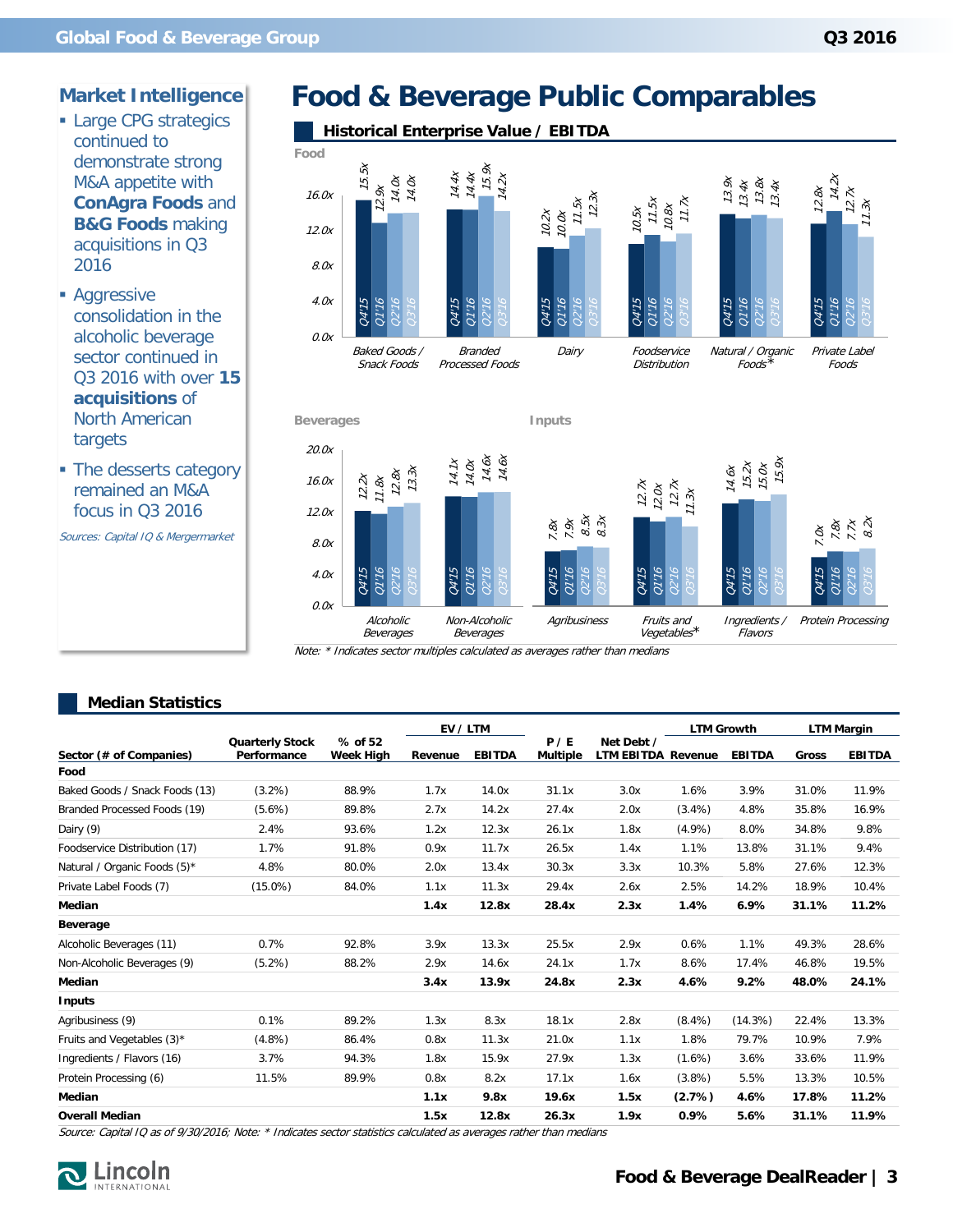

## <span id="page-3-0"></span>**Food & Beverage M&A Activity — North America**

#### **Summary Observations**

During Q3 2016, there were 75 announced M&A transactions involving the acquisition of North American food and beverage targets, up 9% compared to Q3 2015

72% went to strategic acquirers, 28% went to financial and other acquirers

Notable deals announced in Q3 2016 include:

- Danone announced an acquisition of WhiteWave Foods for \$12.5 billion or 24.9x EBITDA
- Cott Corporation acquired S&D Coffee for \$355 million
- B&G Foods acquired the Spices and Seasonings businesses of ACH Food Companies for \$365 million or 9.4x EBITDA
- The Gores Group, through a special purpose acquisition company, made a significant investment in Hostess Brands at a valuation of \$2.2 billion or 10.4x EBITDA
- **Tenth and Blake Beer Company, a subsidiary of MillerCoors, acquired Hop Valley Brewing,** Terrapin Beer Company and Revolver Brewing

#### **Selected North American M&A Transactions**

| Announced |                                                                                                   |                                                 | <b>Enterprise</b>        | Enterprise Value /       |                          |
|-----------|---------------------------------------------------------------------------------------------------|-------------------------------------------------|--------------------------|--------------------------|--------------------------|
| Date      | <b>Target</b>                                                                                     | <b>Acquirer</b>                                 | Value (\$mm)             | <b>Sales</b>             | <b>EBITDA</b>            |
| 9/30/16   | Caterina Foods, LLC                                                                               | Archer-Daniels-Midland Company                  |                          | ä,                       |                          |
| 9/30/16   | BoDeans Baking Company, LLC                                                                       | Joy Cone Company                                | ٠                        | ٠                        | ٠                        |
| 9/26/16   | Frontera Foods, Inc., Packaged Foods Businesses                                                   | ConAgra Foods, Inc.                             | \$109                    |                          | $\sim$                   |
| 9/26/16   | Red Fork LLC, Packaged Foods Businesses                                                           | ConAgra Foods, Inc.                             | $\blacksquare$           | ÷,                       |                          |
| 9/21/16   | ACH Food Companies, Inc., Seasonings Business                                                     | B&G Foods North America, Inc.                   | \$365                    | $1.6x^{(1)}$             | $9.4x^{(1)}$             |
| 9/13/16   | David Michael & Co., Inc.                                                                         | International Flavors & Fragrances Inc.         | ä,                       |                          |                          |
| 9/12/16   | China Mist Tea Company                                                                            | Farmer Brothers Co.                             | \$11                     | $\overline{\phantom{a}}$ | ٠                        |
| 9/9/16    | Boathouse Beverage, LLC                                                                           | Anheuser-Busch InBev SA/NV                      | $\mathbf{r}$             | ÷.                       | ä,                       |
| 9/8/16    | All Seasons Mushrooms, Inc.                                                                       | Fyffes plc                                      | \$46                     | $\overline{\phantom{a}}$ | $\overline{a}$           |
| 9/1/16    | National Pasteurized Eggs, Inc.                                                                   | Michael Foods, Inc. (Post Holdings)             | ÷,                       | ÷.                       | ÷.                       |
| 8/29/16   | Duckhorn Wine Company, Inc.                                                                       | <b>TSG Consumer Partners</b>                    | $\overline{\phantom{a}}$ |                          |                          |
| 8/23/16   | Milkmakers, LLC                                                                                   | Munchkin, Inc. (Teacher's Capital)              | $\overline{\phantom{a}}$ | $\sim$                   | $\sim$                   |
| 8/16/16   | High Liner Foods, Inc.                                                                            | Blue Harvest Fisheries (Bregal Investments)     | $\frac{1}{2}$            |                          |                          |
| 8/15/16   | H. Fox & Co., Inc.                                                                                | Westminster Foods II, LLC (LaSalle Capital)     | $\overline{\phantom{a}}$ |                          |                          |
| 8/15/16   | InterHealth Nutraceuticals, Inc.                                                                  | Lonza Group, Ltd                                | \$300                    | $\sim$                   | 10.0x                    |
| 8/11/16   | Revolver Brewing, LLC                                                                             | Tenth and Blake Beer (MillerCoors)              | $\overline{\phantom{a}}$ | ٠                        |                          |
| 8/11/16   | Gourmet Guru Inc.                                                                                 | United Natural Foods, Inc.                      | $\overline{\phantom{a}}$ |                          | $\sim$                   |
| 8/4/16    | S&D Coffee, Inc.                                                                                  | <b>Cott Corporation</b>                         | \$355                    |                          | ÷.                       |
| 8/3/16    | NAFTA Foods and Packaging, Inc. / Create A Treat, Ltd. Give and Go Prepared Foods (Thomas H. Lee) |                                                 | $\overline{\phantom{a}}$ | $\overline{a}$           | $\sim$                   |
| 8/2/16    | Oak State Products, Inc.                                                                          | Hearthside Food Solutions LLC (Vestar Capital)  | $\overline{\phantom{a}}$ |                          | ÷,                       |
| 8/1/16    | Del Monaco Foods, Inc.                                                                            | Kettle Cuisine, LLC (Kainos Capital)            | $\overline{\phantom{a}}$ |                          | $\sim$                   |
| 7/29/16   | Dr. Smoothie Brands, Inc.                                                                         | Bevolution Group (Highlander Partners)          | $\overline{\phantom{a}}$ | $\overline{a}$           | ÷.                       |
| 7/29/16   | Hop Valley Brewing, Co.                                                                           | Tenth and Blake Beer (MillerCoors)              | ä,                       | ä,                       | ×.                       |
| 7/26/16   | Whitlock Packaging Corporation                                                                    | Refresco Group N.V.                             | \$129                    | $\overline{\phantom{a}}$ | 7.3x                     |
| 7/20/16   | New Century Snacks and Snak Club                                                                  | Insignia Capital Group, LLC                     | ä,                       | ÷.                       |                          |
| 7/20/16   | Mallet & Company, Inc.                                                                            | Vantage Specialty Chemicals (Jordan Company)    |                          |                          |                          |
| 7/19/16   | Golden Enterprises, Inc.                                                                          | UTZ Quality Foods, Inc.                         | \$142                    | 1.0x                     | 16.3x                    |
| 7/18/16   | Lawler Foods, Ltd.                                                                                | The Original Cakerie, Ltd. (Gryphon Investors)  | $\overline{\phantom{a}}$ | $\overline{\phantom{a}}$ | $\overline{\phantom{a}}$ |
| 7/14/16   | Puretec International, Inc.                                                                       | Healthy Food Ingredients LLC (Horizon Holdings) | $\overline{\phantom{a}}$ | $\overline{\phantom{a}}$ | ä,                       |
| 7/7/16    | The WhiteWave Foods Company                                                                       | Danone                                          | \$12,475                 | 3.0x                     | 24.9x                    |
| 7/6/16    | Idaho Pacific Holdings, Inc.                                                                      | Arlon Group, LLC                                | $\overline{\phantom{a}}$ | $\blacksquare$           | $\sim$                   |
| 7/5/16    | Hostess Brands, LLC                                                                               | The Gores Group                                 | \$2,198                  | 3.5x                     | 10.4x                    |
| 7/5/16    | Foley's Candies, Ltd.                                                                             | Yellow Point Equity Partners LP                 |                          |                          |                          |

Sources: Capital IQ as of 9/30/2016, Mergermarket

Note: (1) Multiples calculated off the midpoint of 2017F financial projections